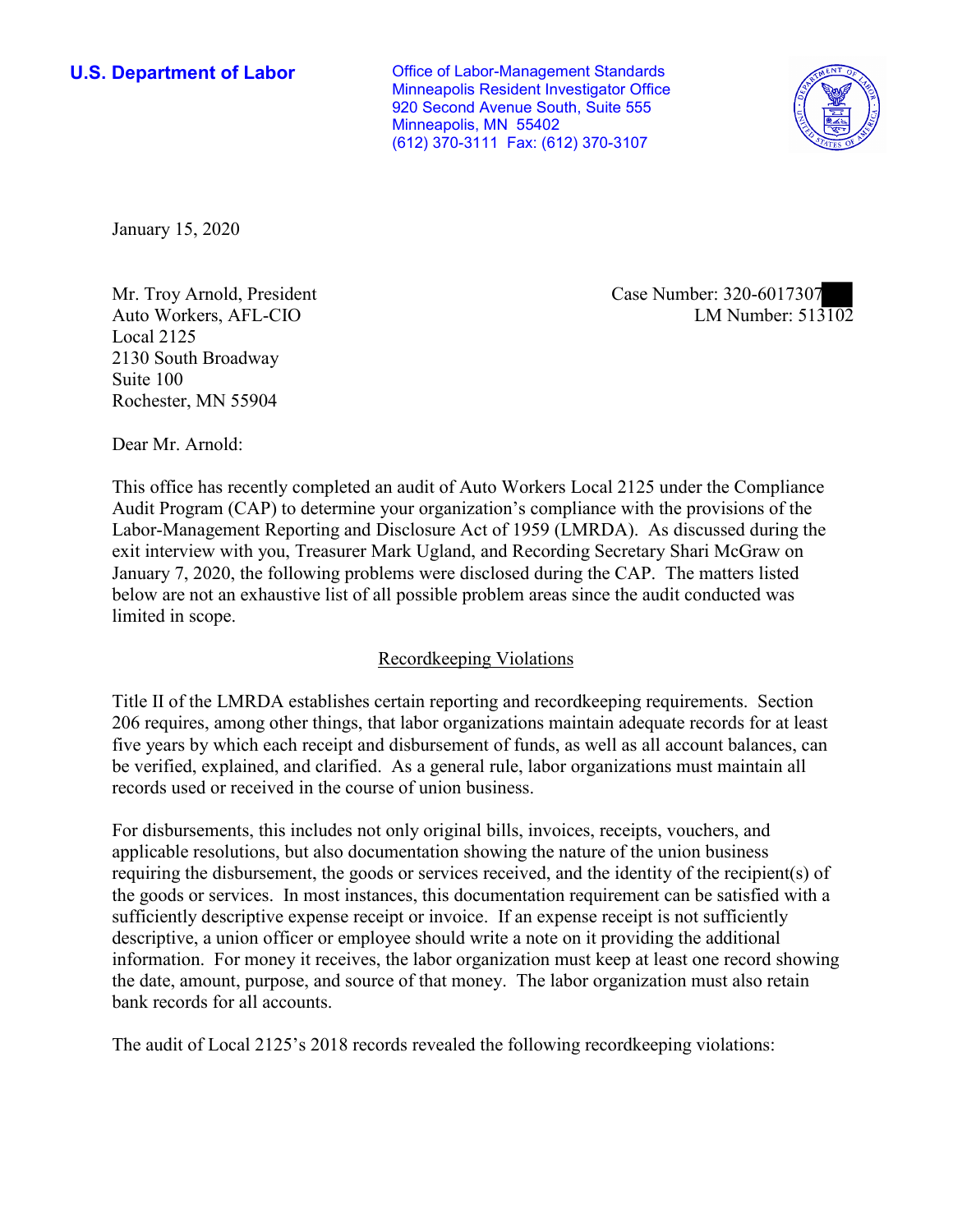January 15, 2020 Page 2 of 3 Mr. Troy Arnold

1. Reimbursed Auto Expenses

 for business use of their personal vehicles but did not retain adequate documentation to miles driven. The record must also show the business purpose of each use of a personal Former President Steve Hagan and Chief Steward Duane Jacobson received reimbursement support payments to them totaling at least \$373 during 2018. Mr. Hagan's and Mr. Jacobson's mileage reimbursements were claimed on expense vouchers that identified the dates of travel, the locations traveled to, the total mileage expenses, and the union business conducted; however, the expense vouchers were insufficient because they failed to identify the locations traveled from and the number of miles driven. The union must maintain records which identify the dates of travel, locations traveled to and from, and number of vehicle for business travel by an officer or employee who was reimbursed for mileage expenses.

## 2. Disposition of Property

 the audit year. While Local 2125 retained records that identify persons who received the (Other Assets) of the LM-3. The union must retain an inventory or similar record of each sale of union hats, jackets, and other items. The audit revealed that Local 2125 did not maintain an inventory of tee-shirts it sold during tee-shirts and the date the tee-shirts were sold, it did not maintain records that identified the tee-shirts that were on hand at the beginning and end of the year. The union must report the value of any union property on hand at the beginning and end of each year in Item 30 property on hand to verify, clarify, and explain the information that must be reported in Item 30. The union must record in at least one record the date and amount received from

 identify the date the items were given away and the recipients of those items. In addition, in the case of items given away to members, the union must retain records that

3. Receipt Dates not Recorded

 Disbursements) of the LM-3. The LM-3 instructions for Statement B state that the labor it actually pays out money. Failure to record the date money was received could result in Entries in Local 2125's receipts journal reflect the date the union deposited money, but not the date money was received for six dues checkoff checks totaling at least \$28,088. Union receipts records must show the date of receipt. The date of receipt is required to verify, explain, or clarify amounts required to be reported in Statement B (Receipts and organization must record receipts when it actually receives money and disbursements when the union reporting some receipts for a different year than when it actually received them.

 Based on your assurance that Local 2125 will retain adequate documentation in the future, OLMS will take no further enforcement action at this time regarding the above violations.